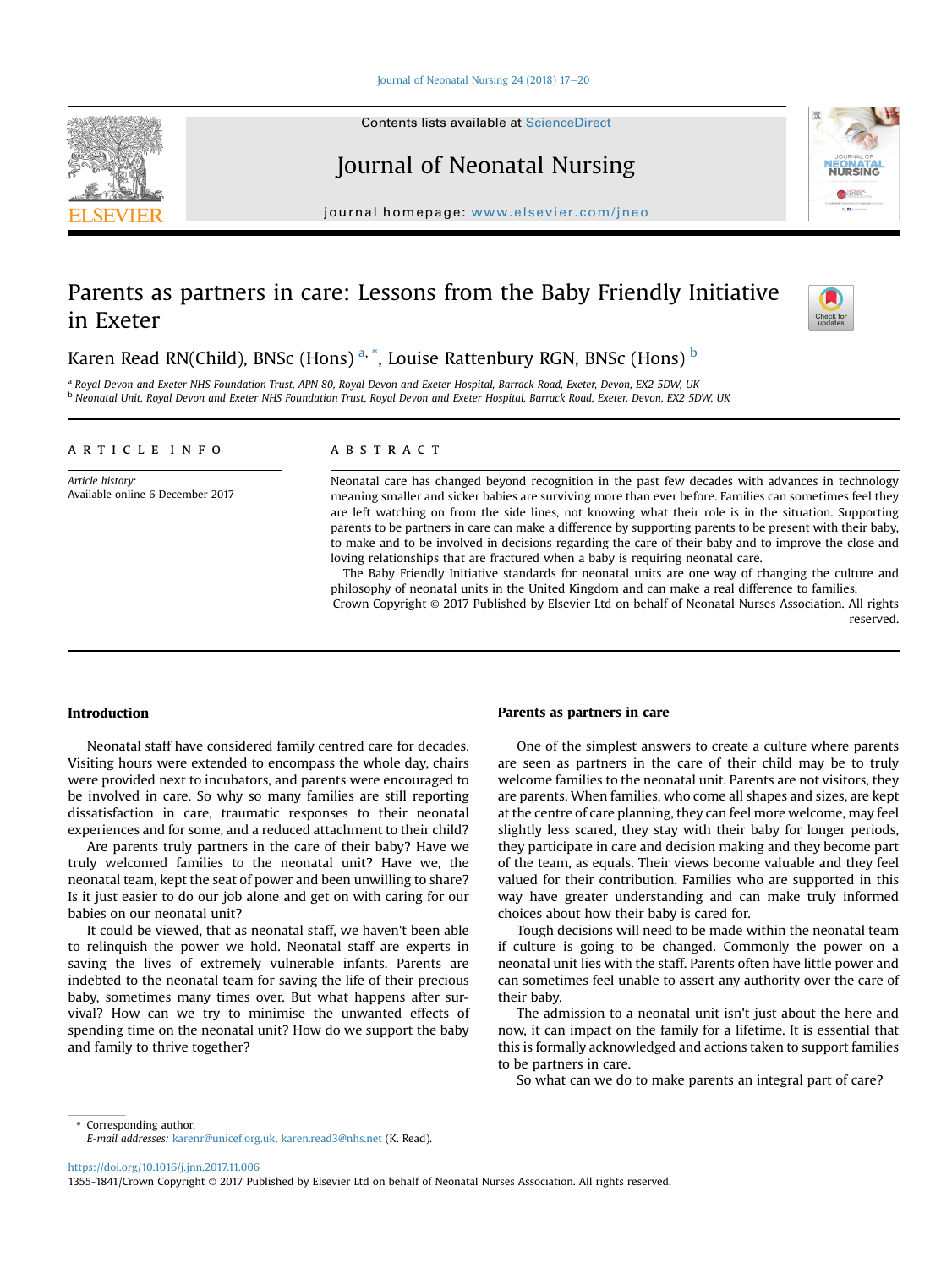# Implementation of the Baby Friendly Initiative neonatal standards

The neonatal unit at the Royal Devon and Exeter Hospital is a level 2 neonatal unit with 26 cots with approximately 650 admissions per year. We chose the Baby Friendly Initiative (BFI) neonatal standards as a way to improve the family experience. The BFI standards for neonatal units provide a firm structure on which to base the changes needed to the current neonatal unit culture to truly acknowledge the importance of the family.

The three standards, developing close and loving relationships, breastmilk and breastfeeding, parents as partners in care, can be used to successfully bring families in to the heart of the neonatal unit with robust audit and external assessment processes ([Unicef.org](#page-3-0)).

The three standards link together and provide a firm and constructive structure under which care is provided to support families to start to thrive. Sue Ashmore (Director or BFI UK) wrote, after a recent visit to Exeter neonatal unit, that 'The standards are built around a holistic, child rights based assessment of what a baby needs alongside the clinical care to survive' [\(babyfriendly](#page-3-0)).

The BFI accreditation process is a robust way to evaluate the effect of changes made in practice when implementing the neonatal standards. Once there is a signed commitment from the stakeholders of the project and senior managers, development of an infant feeding policy and training programme, for all members of the neonatal team, will provide clear guidance and evidence based information for staff on which to base their practice. These are the foundations of on which to base the rest of the project.

The next stage of the external assessment process is the evaluation of staff knowledge, which provides evidence on the effectiveness of the training programme that has been implemented. This is assessed through face to face interviews by the external assessors over a few days.

Stage three of the initial accreditation process is exploring parental experience. This stage is focusing on the outcomes from the care provided by all members of the team. The assessors talk to a number of families who have experienced care from the facility and asked about their experiences. The families are randomly selected by the assessors and can take place face to face or over the telephone.

Throughout all of these stages, internal audit is interwoven. When done well, the internal audit provides the team with important information from which action plans can be developed with clear evidence on where changes are needed and where care is being provided with the baby and family at the centre.

It is the external assessment process however, that provides the independent review of care provision.

## The Exeter experience

The neonatal unit at the Royal Devon and Exeter Hospital was the first neonatal unit to be accredited by the UNICEF Baby Friendly Initiative in the UK.

Initially we looked at how we welcomed families. It was found that a welcoming environment did not just mean lots of smiling nurses. It comes down to how comfortable families are made to feel staying in an unfamiliar environment so that you are not wanting to leave at every opportunity. For example, an upright, hard chair is not going to encourage you to spend hours comforting, cuddling and talking to your baby, things you may have wanted to do since before you were expecting. And if you are terrified or feel like a spare part with a sore perineum, or there isn't enough chairs for your partner to sit with you, you are likely to retreat to the postnatal ward or to your home, where you feel slightly safer, away from the intimidating environment of the neonatal unit.

There has often been an unspoken expectation on neonatal units that parents will go home at night that they don't want to stay and they will want to be in their own environment. For some being at home may be the way they cope with the situation, but for many others they cannot imagine leaving the hospital, even for a short period of time without their baby. Staff may often unconsciously portray the expectation that the parents will leave their baby. Unspoken messages such as the replacing of the incubator cover, suggestions the baby should go to bed for the night or the parents should go and get some sleep, will all impact on the parents perception of whether they are welcome. These actions can come from a place of kindness, of caring for families in crisis, but they can inadvertently make some families feel they are not wanted and definitely not needed and not the most important people in their baby's life.

Our experience has shown that many will not mind resting for many nights in a reclining chair next to their baby; just so that their baby knows they are there. So that they can protect and be with their baby, just as they would have if all had gone to plan.

We have created extra parental sleeping facilities by the use of folding guest beds. These guest beds can be used in any part of the unit, irrespective of the level of care, and gives a message of 'we want you here, you are important'. When given this opportunity, experience has shown that many parents take up the offer. Families want to be with their baby and will try really hard to organise the rest of their commitments so that the baby is not left alone for long periods of time. If needed, we will try to accommodate both parents, or the mother and a significant other. Families crave to be near their baby. Restful sleep for many parents isn't achieved when separated from their baby, but they find they can rest easier when they are near their baby, despite the alarms. Even when there are other siblings or other caring responsibilities, parents do stay for large parts of their infants stay with many examples of greater than 80 days where a babies are not separated for even one night with either parent staying by their baby's cot.



The neonatal parent can sometimes report that they feel they need to seek permission from the staff to even be with their baby, to touch their baby or to do cares or feed their baby. This approach conflicts with what we know about developmental care and the positive effects of parental voice, presence and touch for vulnerable babies. As a project team we have invested hugely in staff education. It is the team culture of 'control' and 'doing' that has to be addressed, so that staff have understand how powerful language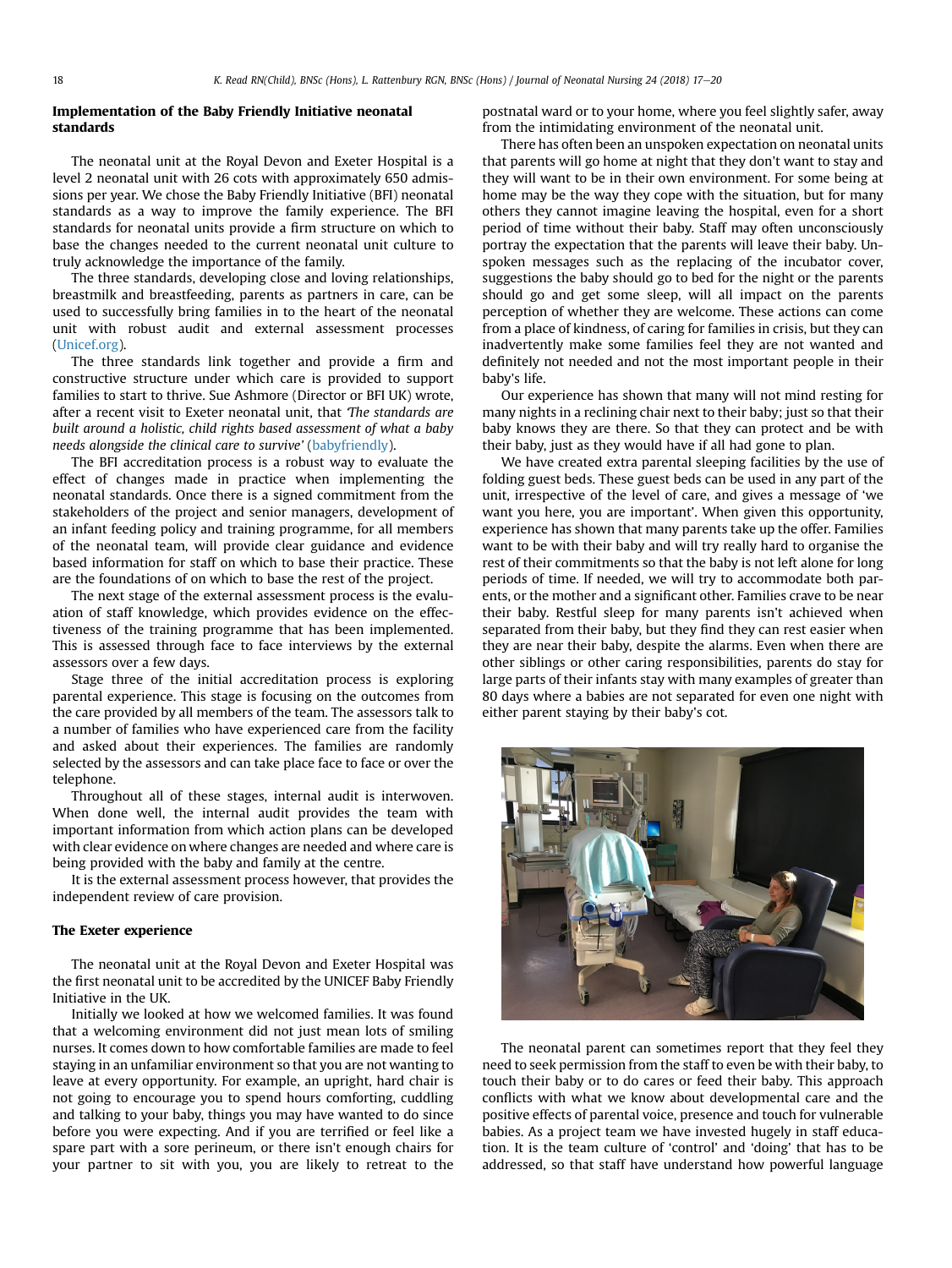and behaviour is in enabling parents to have a close relationship with their child who happens to be. This element is complex and is a continuing factor in our work with the neonatal team.

Changes in practice under one standard will impact on work within the other two standards.

For example, by providing a breast pump by each bed has encouraged more mothers to express by their baby. Mothers are asking for more support with expressing because the nurses are easily accessible, and the mothers are not far away in another room. Due to the pumps being by each cot, families are staying longer with their babies and having more frequent and prolonged skin-to-skin care.

As more prolonged skin-to-skin care is provided, more comfortable reclining chairs are required to support this. When there are more comfortable chairs, families feel more welcome and stay with their baby longer. It is our practice that any bed is used if that is what the mother needs, so for example if she has a medical condition that requires a hospital bed and we have a larger room available we will accommodate it. Our standard practice for all post C-section families is for the mother to be able to come up in her hospital bed to spend time in skin-to-skin with her infant but return to the postnatal ward to sleep and receive medical care.



When families stay longer they need space to eat, drink and some thinking time. Dedicated parent space becomes invaluable and really needs to be close to the heart of the neonatal unit, so separation is reduced. In order for families to create close and loving relationships, the family needs to be together. The family will differ with each individual that enters through the neonatal unit doors. But together they must be



Parents have in the past been asked to leave the cot side of their baby, for the convenience of a ward round or for handover periods, have been excluded during procedures and were restricted in who can be with them during their stay on neonatal unit. Parents have frequently commented on how rigid visitation policies such as these can make them feel that the baby isn't theirs.

Our experience with consultants and medical teams has been, overwhelmingly positive. They have found that when parents are enabled to be with their babies more, they are able to contribute to the overall assessment of the baby and provide valuable information to the medical team. Ward rounds continue around the parents, with the ward round team changing the way they conduct the round, to ensure that parents are not inconvenienced. Medical teams have had to change the way information is shared, to ensure that confidentiality is not compromised, and are confident that these changes benefit the family in the long term. More parents attend the ward round as a consequence as they feel confident that their time with their baby will not be interrupted.

Parents need be enabled and encouraged to participate in as much care of their baby as they feel comfortable. This means that there needs to be flexibility in care planning for each family to support individual packages of care. Neonatal teams will need to create guidelines to ensure optimal safety, but parents are the best people to care for their baby. They will take the most care and attention to get things right. Whilst doing so they will create the loving relationships that all families deserve and that will support the baby in their ongoing development, development that continues long after discharge from the neonatal unit.

This is where community support groups such as those delivered by SNUG (Supporting Neonatal Users and Graduates) fill the gap between neonatal unit and mainstream support services at children's centres for example. SNUG ([snugonline\)](#page-3-0) is a charity that works to provide a mentoring and a befriending service to parents of babies born across Devon. Along with cot side support, community support after discharge is essential to bridge the gap after discharge.

#### Summary

There will be resistance and challenges to any changes that are required to enable parents to be true partners, so strong leadership, individualised staff support, clear visions of what true family centred care is, and using the parents voice are all principles in ensuring these changes in culture are embedded into practice. By keeping the family at the centre of everything, ensures that all families are treated with respect and dignity, every day. The Baby Friendly standards impacts on all families, all of the time.

When family centred care is embedded into the philosophy and culture of a neonatal unit, parents report higher satisfaction levels and situations that may have caused conflict between parents and staff are virtually zero. Parents are feeling more connected with their baby and in turn are supporting their infant's brain development and attachment.

This is reflected again in the recent blog by Sue Ashmore 'If they are to have this [close and loving relationships], they also need to have high quality time with their parents, not just for a few hours a day, but for as much of the time as possible.

Staffs also have higher satisfaction levels as they are now able to form meaningful relationships with the families they are supporting.

Units that are working towards implementing family integrated type care or have achieved implementation of the Baby Friendly standards should not view the care they are providing as special, they are providing care that should be considered normal. The Exeter philosophy is that this type of care should be provided to all